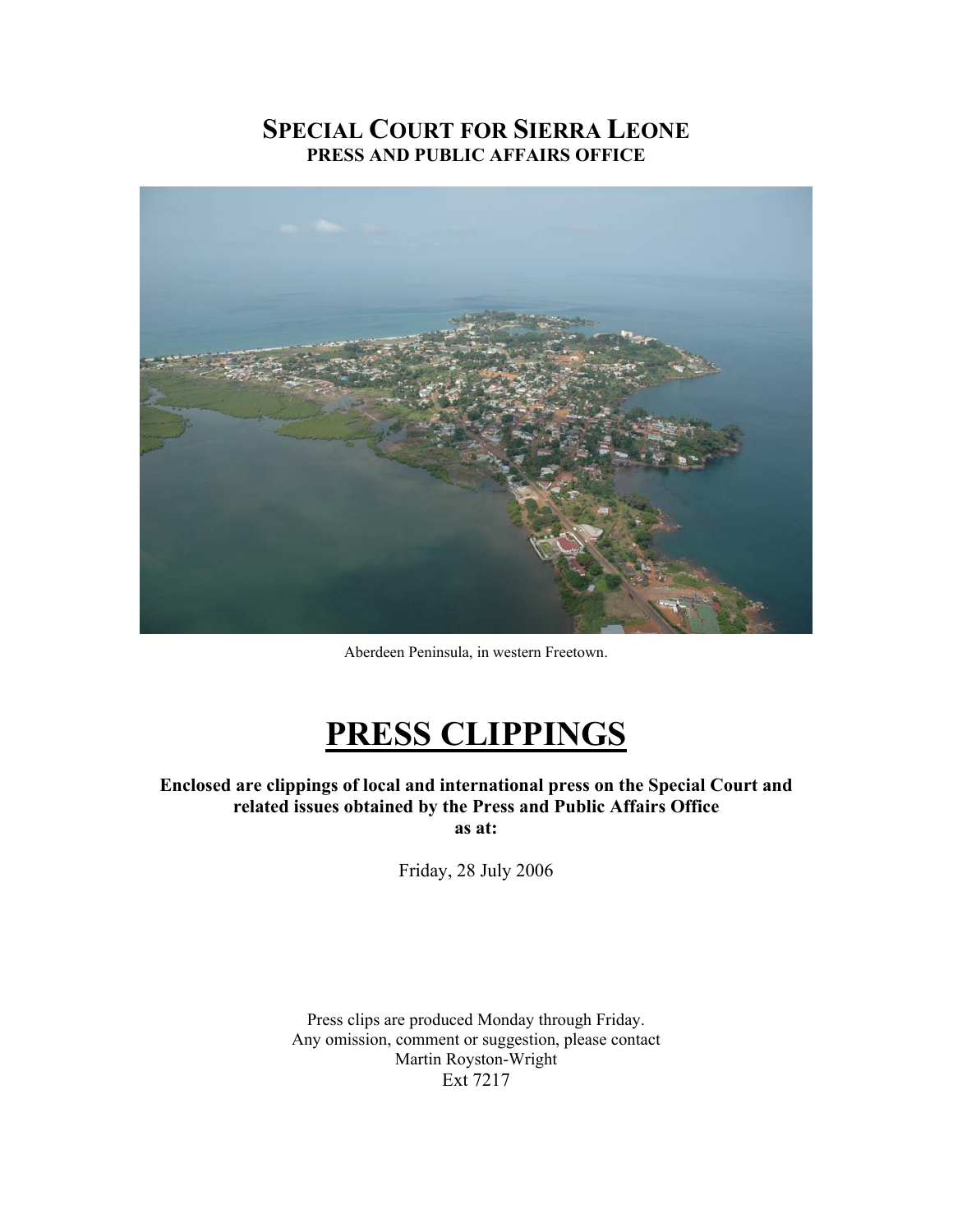| <b>International News</b>                                                 |             |
|---------------------------------------------------------------------------|-------------|
| Uganda: No Amnesty for Atrocities / Human Rights Watch                    | Pages 3-4   |
| <b>ICTY: Tribunal Sets Valuable Precedent / Human Rights Watch</b>        | Page 5      |
| Slow Progress at Rwandan Tribunal / Institute for war and Peace Reporting | Pages 6-8   |
| Saddam to Learn Fate in October / BBC Online                              | Page 9      |
| Mongolian Sumo Star Becomes UNESCO Artist for Peace / UN News             | Page 10     |
| UNMIL Public Information Office Media Summary / UNMIL                     | Pages 11-13 |
| <b>Special Court Supplement</b>                                           |             |
| Pa Demba – A Man of Compassion / Sierra Leonean Heroes                    | Page 14     |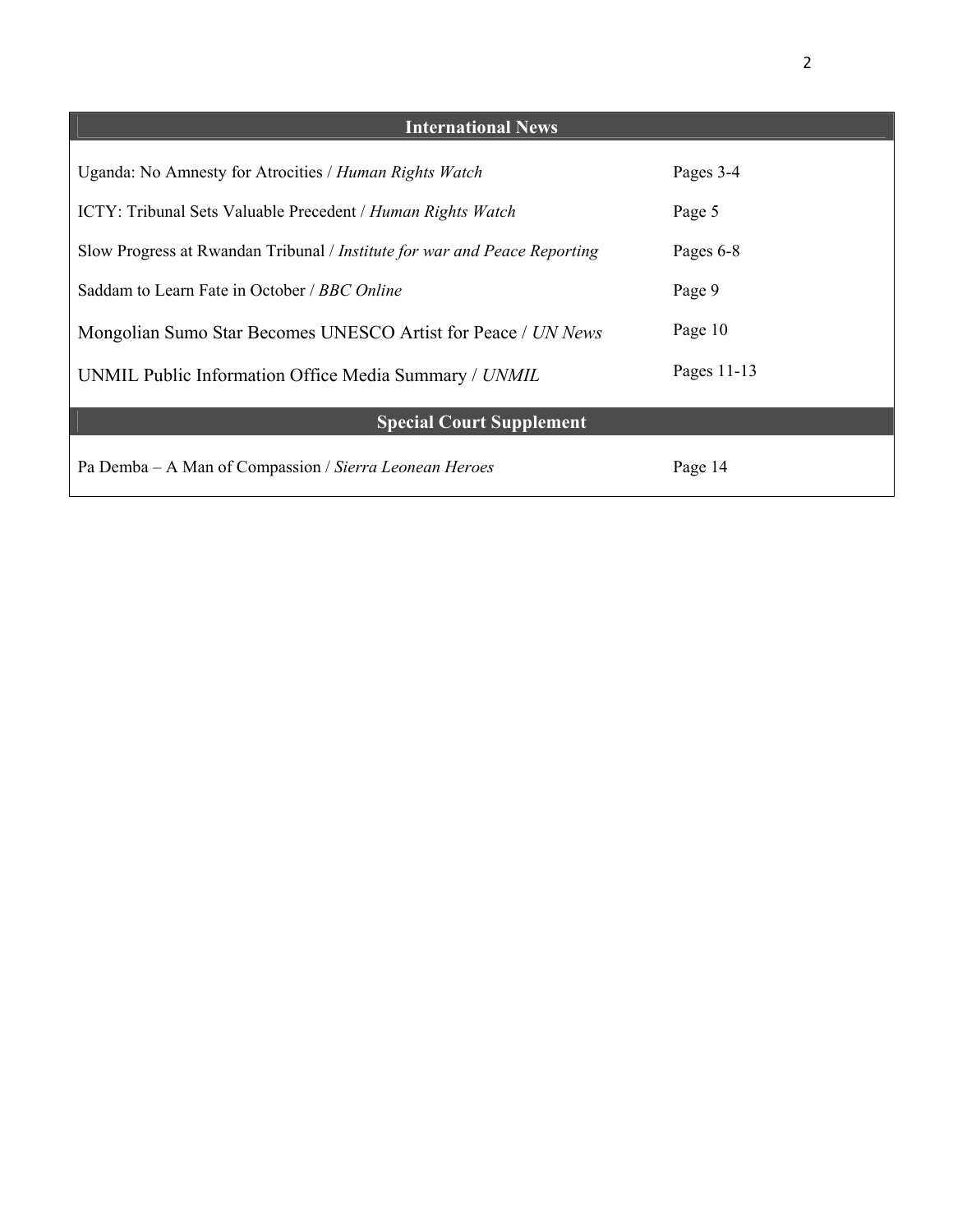## Human Rights Watch

Thursday, 27 July 2006

## **Uganda: No Amnesty for Atrocities**

Genuine initiatives aimed at ending the devastating armed conflict in northern Uganda are welcome, but amnesties for war crimes and crimes against humanity must not be on offer, Human Rights Watch said today.

On July 14 peace talks began between the Ugandan government and the rebel Lord's Resistance Army (LRA) in Juba, the capital of the regional government of Southern Sudan. As part of a peace package, the Ugandan government delegation is offering amnesty to all LRA combatants, including five top LRA leaders for whom the International Criminal Court (ICC) has issued arrest warrants on charges of war crimes and crimes against humanity.

Human Rights Watch has documented human rights violations committed by the LRA over the years, including torture, sexual abuse, mutilations, recruitment of child soldiers, and forcing children to kill even members of their own families.

"The LRA Five are accused of widespread sexual slavery, murder, and brutalization of children over two decades," said Richard Dicker, director of Human Rights Watch's International Justice Program. "Amnesty or similar measures can not be on the table when it comes to these kinds of crimes."

International law rejects impunity for serious crimes, such as genocide, war crimes, crimes against humanity and torture. International treaties, including the U.N. Convention against Torture, the Geneva Conventions, and the Rome Statute of the International Criminal Court, require parties to ensure alleged perpetrators of serious crimes are prosecuted. Uganda has ratified each of these in addition to numerous other human rights treaties.

According to U.N. Secretary-General Kofi Annan, amnesties cannot be granted for serious crimes under international law, and peace agreements endorsed by the United Nations can never provide such amnesties.

The creation of the International Criminal Court and other international criminal tribunals to prosecute genocide, war crimes, crimes against humanity or other serious violations of humanitarian law illustrates the strong international commitment to justice for serious crimes. "We have seen time and again that turning a blind eye to justice only undercuts durable peace," said Dicker. "How long can a peace based on this kind of deal last?"

The United Nations and key governments, particularly the United States and the United Kingdom, should continue to speak out strongly against amnesty for war crimes and crimes against humanity.

The devastating effect of amnesties for serious crimes can be seen in the example of Sierra Leone. In 1999 the Revolutionary United Front leader Foday Sankoh , allegedly responsible for brutal crimes including mutilations, murder and rape received an amnesty and was rewarded with control of a government commission in exchange for signing the Lome peace accord, which was supposed to end Sierra Leone's brutal war. Sankoh soon went on to attack both government forces and U.N. peacekeepers, taking hundreds of them hostage. The revived conflict was not declared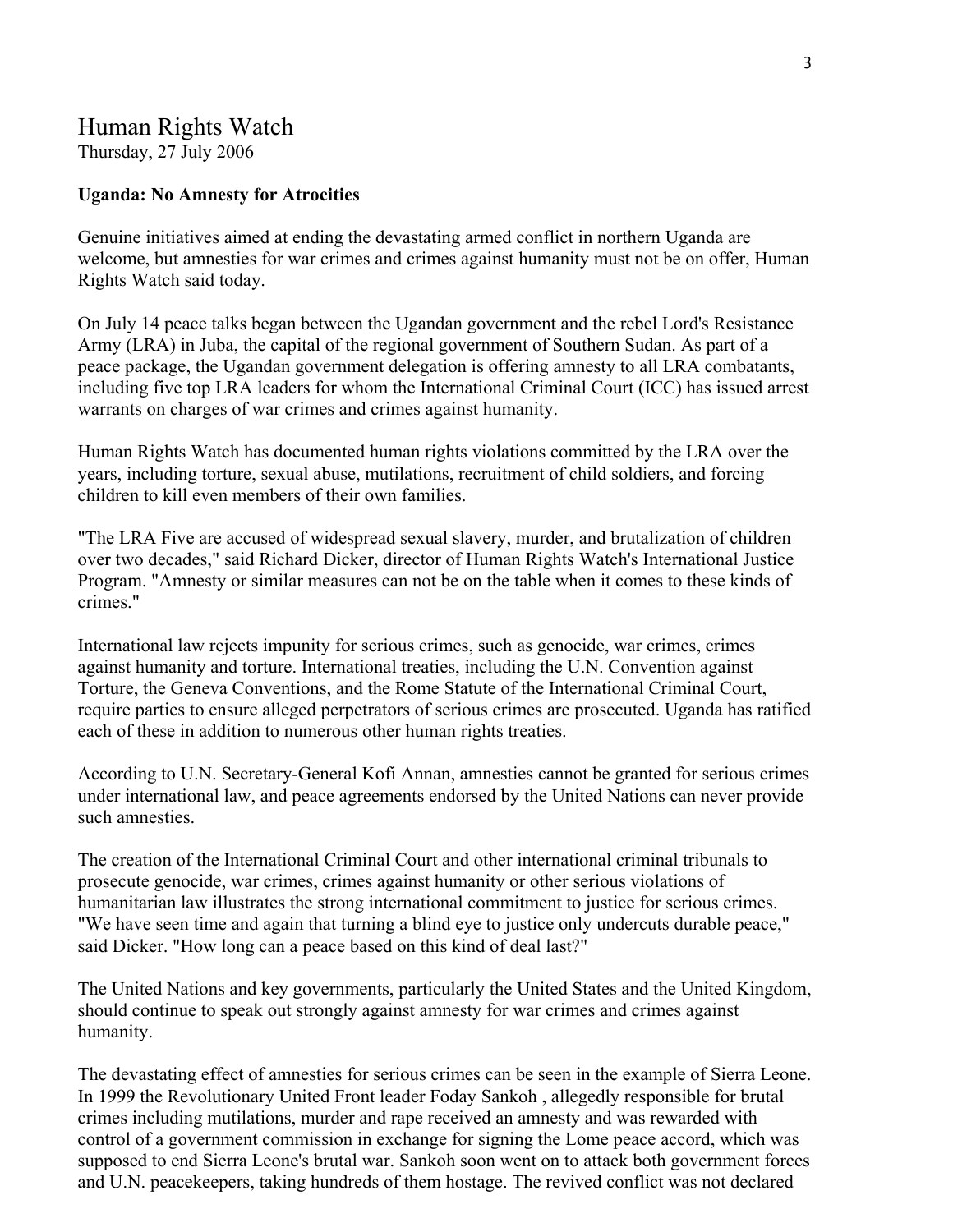over until more than two years later. Meanwhile, prosecution was pursued under the Special Court for Sierra Leone and has helped to marginalize the abusive leaders of the warring parties.

Notably, the peace agreement that settled the 21-year war in southern Sudan in January 2005 did not include an amnesty. The government of Southern Sudan (GoSS), composed of former southern Sudanese rebels, came to power through this agreement, which was approved by the Security Council. The GoSS is now sponsoring the peace talks between the LRA and the Ugandan government.

To supplement investigation and prosecutions by the International Criminal Court, Uganda also should conduct meaningful prosecutions in its own courts, Human Rights Watch said. In addition, the Ugandan government should establish a truth commission or another truth-telling process that would allow people in northern Uganda a forum to speak about the human rights abuses that occurred during the war. This process could work alongside traditional reconciliation measures in which those affected wish to participate.

#### **Background on Northern Uganda and the ICC's Arrest Warrants for LRA Members**

The conflict in northern Uganda to depose President Yoweri Museveni began immediately after he took power by force in 1986. The rebel Lord's Resistance Army, based in northern Uganda, struck fear in the civilian population by carrying out mutilations, killings and forced recruitment of child soldiers mostly from the Acholi people of northern Uganda, although LRA leader Joseph Kony is Acholi himself. Human Rights Watch has also documented abuses by Ugandan government forces, including rape.

In December 2003 Museveni invited the International Criminal Court to investigate the LRA. In July 2005 the court issued warrants for the arrest of the top five LRA leaders Vincent Otti, Okot Odhiambo, Raska Lukwiya and Dominic Ongwen, as well as Joseph Kony for crimes including widespread or systematic murder, sexual enslavement, rape, and war crimes such as intentionally attacking civilians and abducting and enlisting children under the age of 15.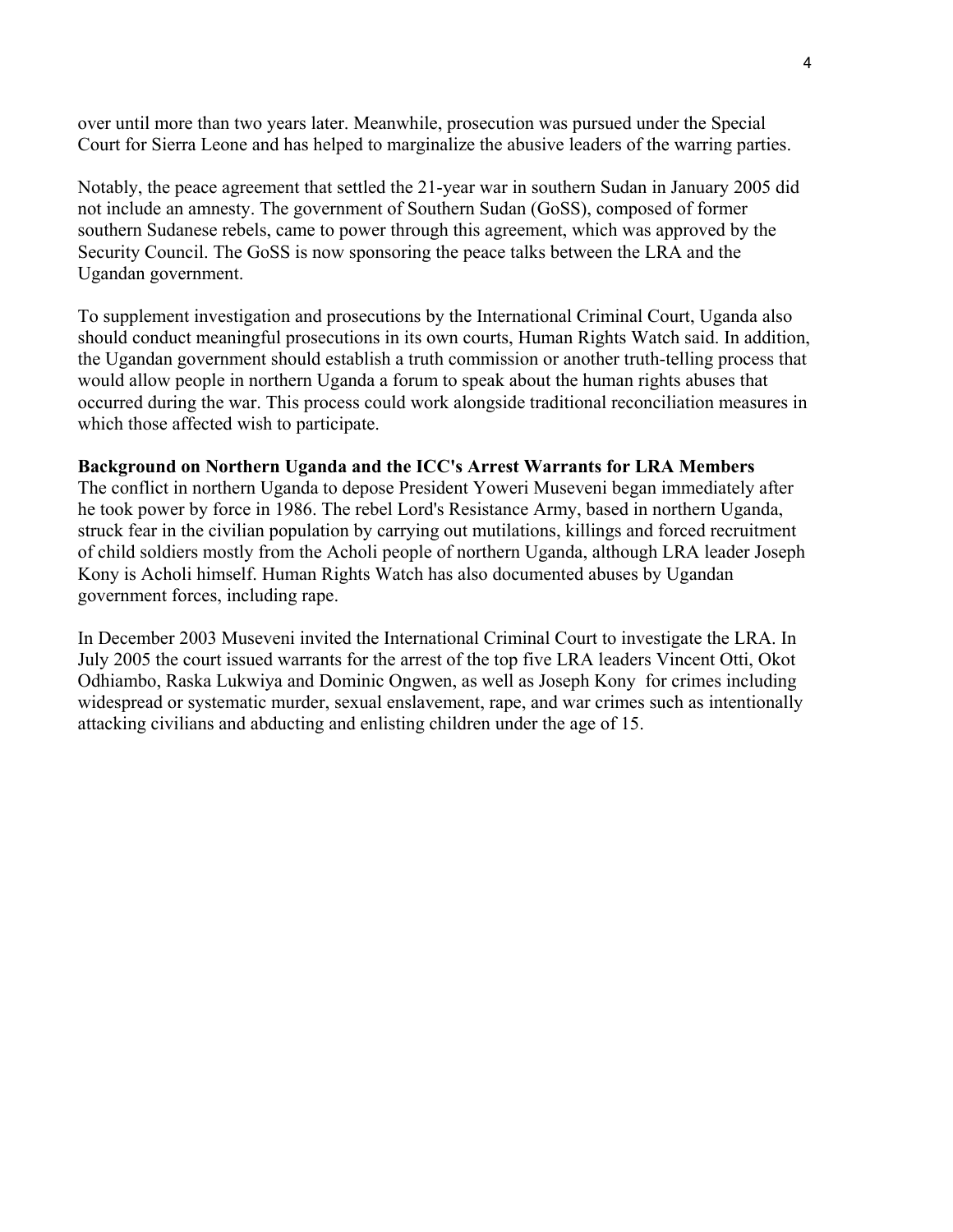## Human Rights Watch

Thursday, 27 July 2006

## **ICTY: Tribunal Sets Valuable Precedent**

The International Criminal Tribunal for the Former Yugoslavia has made precedent-setting decisions on genocide, war crimes and crimes against humanity, Human Rights Watch said today as it released a comprehensive book that organizes the decisions of that tribunal by topic. "The case law organized in this volume is a legacy that will provide guidance for future generations," said Jennifer Trahan, of counsel to Human Rights Watch's International Justice Program. "The tribunal's work has been immensely important in holding perpetrators of heinous crimes accountable and sending the message that serious crimes will not go unpunished."

The Yugoslav tribunal has played a critical role in determining responsibility for the horrific crimes that occurred in the Balkan conflicts during the 1990s, Human Rights Watch said. The tribunal suffered a setback with the death of Slobodan Milosevic and the abrupt end of his fouryear trial. Just recently, however, the Yugoslav tribunal has begun important trials involving senior officials accused of crimes including genocide committed at Srebrenica, and war crimes and crimes against humanity committed in Kosovo.

The 861-page book from Human Rights Watch organizes the tribunal's decisions by topic, including war crimes, genocide, crimes against humanity, command responsibility, sentences, fair trial rights and guilty pleas.

"This book makes the important decisions of the tribunal uniquely accessible because it organizes the law by subject in one volume," said Trahan.

The book applies the law to the facts of selected cases covering atrocities such as the Srebrenica massacre (where approximately 7,000 unarmed men and boys were executed by Bosnian-Serb forces), the siege of Sarajevo, and brutalities perpetrated in camps such as the infamous "Omarska camp" in Bosnia-Herzegovina.

The volume, which is available online and in print (see links below), is oriented to practitioners and staff at institutions established to try such crimes – such as the International Criminal Court and the Sierra Leone Special Court. The book will also serve as a tool for academics, nongovernmental organizations working in the field, and students interested in international criminal justice, Human Rights Watch said.

Human Rights Watch's [original](http://hrw.org/reports/2004/ij/) version of the book, which covered both Yugoslav and Rwandan tribunal law, was well-received by officials of international and "hybrid" criminal tribunals.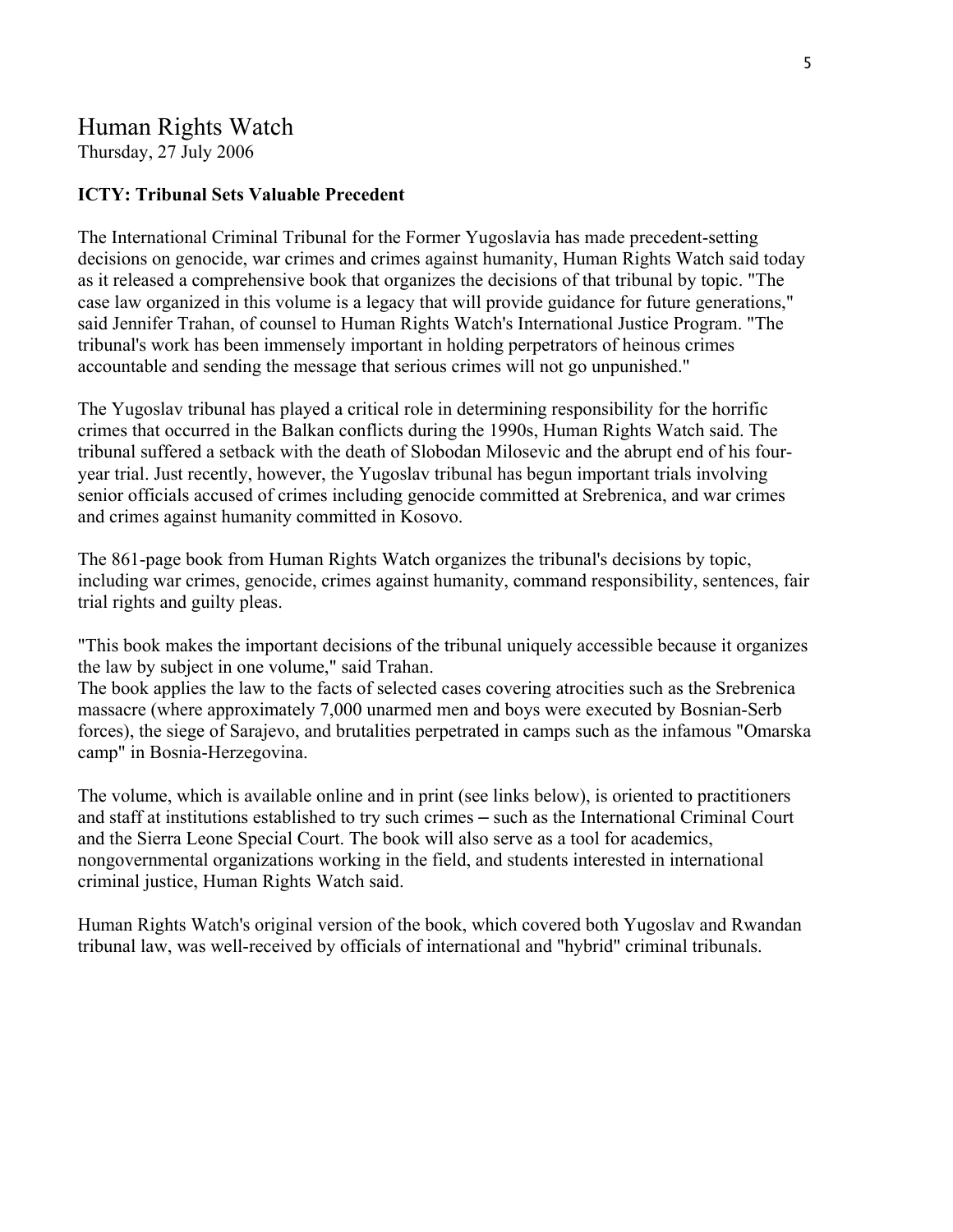## Institute for war and Peace Reporting

Thursday, 27 July 2006

## **Slow Progress at Rwandan Tribunal**

At a cost of over a billion dollars, some say the tribunal to try ringleaders of the Rwandan genocide is too expensive and has dragged on for too long.

By Stephanie Nieuwoudt in Arusha

This town in northern Tanzania has always been a bustling place thanks to its proximity to the Kenyan border and tourist attractions such as the 15,000-foot Mount Meru and the Ngorongoro Crater, often called the eighth wonder of the world for its spectacular landscapes and wildlife.

But Arusha has become even busier in the last decade courtesy of the International Criminal Tribunal for Rwanda, ICTR. This one-time small town now has a population of just over a quarter of a million and has grown so fast that it was recently awarded city status.

The United Nations Security Council set up the tribunal after the 1994 genocide in Rwanda, in which some 800,000 Tutsis and moderate Hutus were slaughtered. With its goal of trying and sentencing those most for these crimes against humanity, the ICTR is widely seen as one of the most important international justice bodies since Nuremberg.

Yet the court has also drawn a lot of criticism, in particular from Rwandan President Paul Kagame, who said the ICTR was established "to do as little as possible".

During a visit to Canada earlier this year, he accused the West of allowing western actors allegedly complicit in the genocide to get off scot-free. Kagame specifically mentioned "French leaders" who he said "directly took part in the genocide by aiding the Hutu militias". French soldiers intervened briefly on the side of fleeing Hutus, as the army of the Tutsi-dominated Rwanda Patriotic Front, RPF, streamed across the border from Uganda and gradually established control of the country.

Rwandan leaders have also said that time and money could have been saved had the perpetrators been tried at home.

In an interview earlier this year, Alloys Mutabingwa, special representative of the Rwandan government at the ICTR, claimed his country would have used the money more productively – not only by prosecuting perpetrators and helping victims, but also by pouring funds into social development projects.

The ICTR focuses solely on the high-level figures alleged to have instigated the genocide.

Meanwhile, thousands of cases have already been tried in Rwanda, either in regular national courts or in a special traditional system of justice known as "gacaca" designed to relieve the burden on prisons and courts.

Gacaca hearings are held outdoors - the word loosely translates as "justice on the grass" - with household heads serving as judges in the resolution of community disputes. The system is based on voluntary confessions, apologies and pleas for forgiveness by wrongdoers.

At an estimated cost of 1.03 billion dollars by the end of 2007, there have also been complaints that the ICTR is too expensive.

Responding to such claims, ICTR spokesperson Tim Gallimore said: "The cost of the tribunal is within the range of what it costs for comparable international criminal legal proceedings."

Many also feel that far too few suspected perpetrators of crimes have been dealt with and that the process has dragged on for far too long. Only 72 suspects have so far been arrested. Of those, 28 have been tried, 24 convicted, and three acquitted.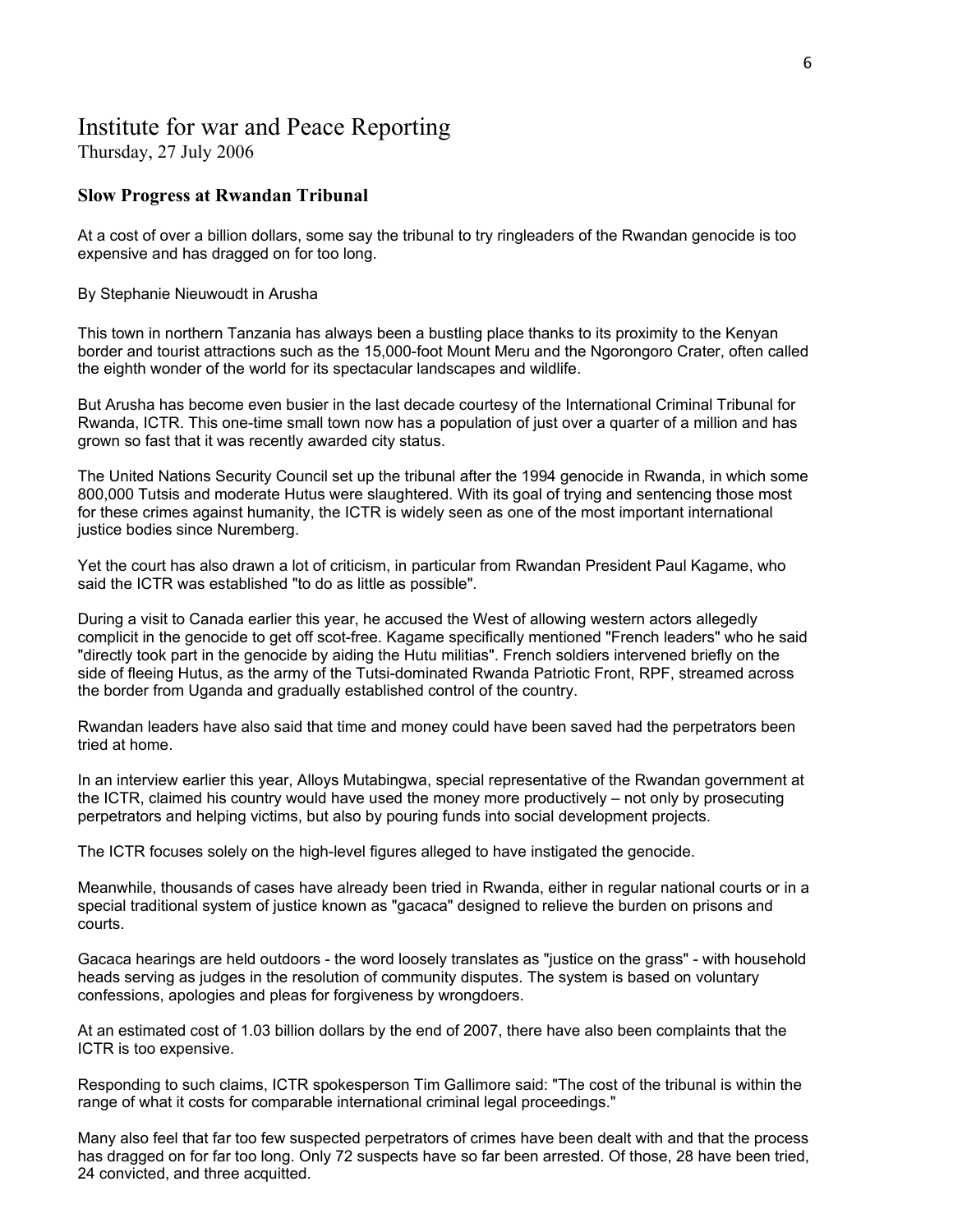"It is not physically possible, given the number of judges and courtrooms that we have, to hear any more cases," said Gallimore. "The process is carefully supervised by elected judges from a wide variety of legal systems and countries. They do their best to ensure that the accused get fair trial rights and that the interests of justice are served for the grave crimes against humanity that were committed in Rwanda in 1994. To do all that, it takes a certain amount of time."

The ICTR has four courtrooms and 18 judges, robed in scarlet with black cravats. They hold hearings from 8 am to 6 pm Monday through Friday for 11 months each year.

Gallimore said casual observers of the tribunal may not fully appreciate the complexity of each case and trial and the enormous amount of work that has been involved in completing 27 trials since the tribunal began work in 1997.

The Rwandan government has also been blamed for dragging out the process.

The trial of the former commerce minister Justin Mugenzi - facing at least ten specific genocide charges as well as a charge of murder - could not proceed in May this year because the government failed to honour its undertaking to transfer Agnes Ntamabyariro, another former minister who is to be a defence witness for Mugenzi, to Arusha. Ntamabyariro is in custody in Rwanda for genocide crimes.

"The Rwandan government is bullying us [the ICTR] and we are being too timid. It looks like we are making excuses for the Rwandan government," Jonathan Kirk, co-counsel for Mugenzi, told the Hirondelle News Agency, a media organisation which reports on Rwandan affairs.

A lawyer who has been with the ICTR for three years told IWPR that Rwanda's lack of cooperation in the Mugenzi case is indicative of the country's distrust and resentment of the tribunal.

"The critics are right in condemning the process as too drawn out and costing too much," she said. "But this tribunal is unquestionably laying the groundwork for future criminal cases – not only with regard to war criminals but also other criminal cases."

Meanwhile, a senior official at the ICTR, who also asked not to be named, said that international justice does not come cheap, "especially if you want to avoid the trap of victor's justice".

But some accuse the ICTR of doing just that - mirroring the Nuremberg tribunal. So far only defeated Hutus have been tried. There are those who want to see closer scrutiny and the indictment of some members of President Kagame's RPF, which now rules the country with an iron fist.

When the then rebel RPF movement invaded Rwanda from its exiled bases in Uganda and ousted the Hutu government from power, some of its members are alleged to have committed atrocious crimes in the process of putting an end to the genocide. There have been calls for these alleged perpetrators, some of whom are in government, to be brought to justice.

Gallimore denied the claim the ICTR is favouring one side over the other.

"The tribunal does not indict and try individuals based on their ethnicity or any other personal criteria," he said. "Our mandate is to bring to justice those most responsible for the 1994 genocide in Rwanda. Where there is credible evidence that individuals committed crimes within the jurisdiction of the tribunal, the prosecutor makes a determination about indictment and trial of such individuals, regardless of their ethnicity."

Independent observers as well as those working within the ICTR are concerned that cases currently on trial will not be finished before the tribunal is due to be wound up at the end of 2008. In an effort to lighten the load, the ICTR has asked several countries - including Norway, South Africa, Botswana and Senegal if they would accept some cases.

However, there are real problems with transferring cases.

Norway indicated that it was willing to try Michael Bagaragaza, the former director general of the state-run tea industry regulator who is alleged to have ordered tea agency workers to kill hundreds of Tutsis who were seeking refuge in a church and a factory. But the tribunal ruled that Norway does not have genocide laws, and therefore could not try a person accused of genocide.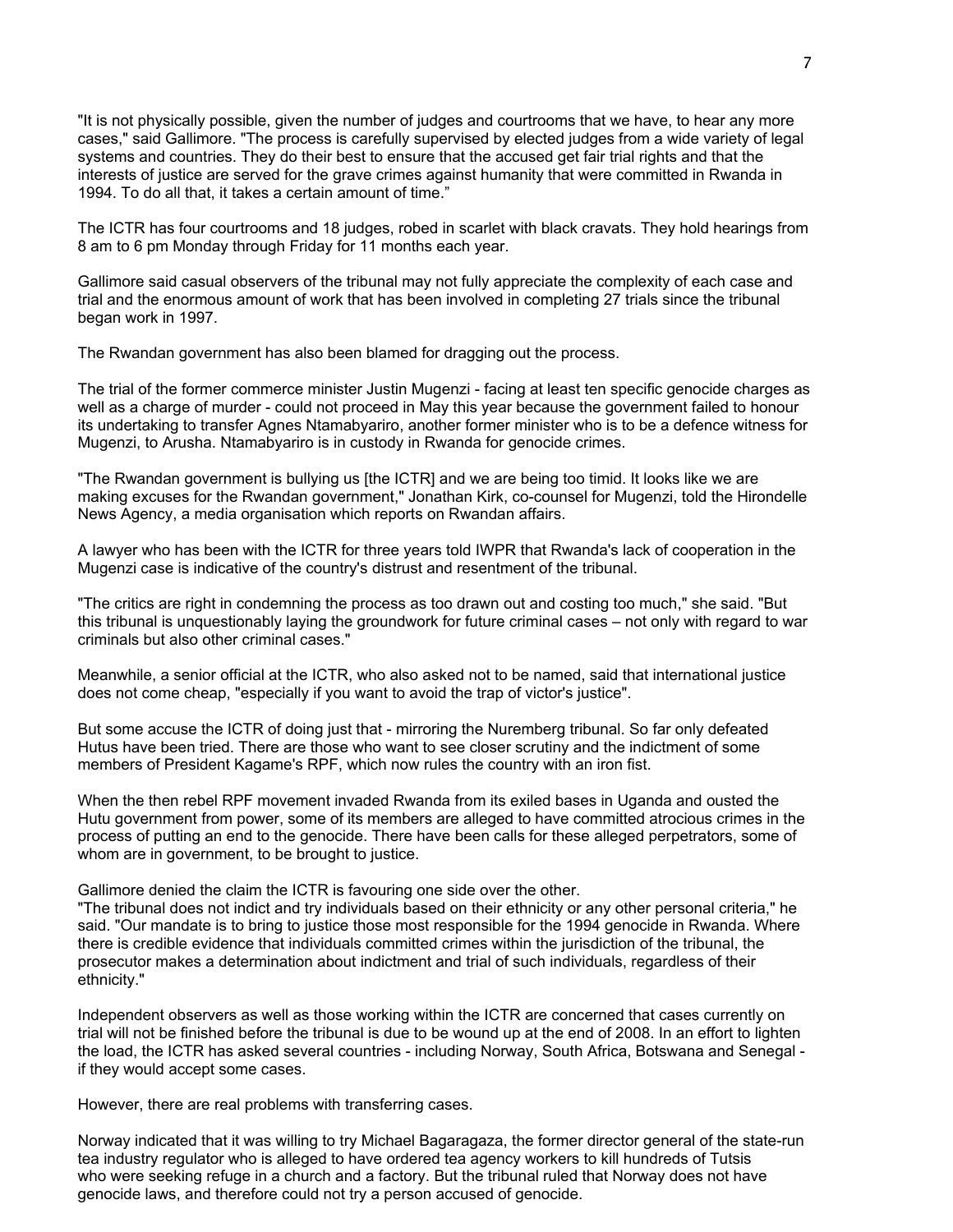Another stumbling block is that most African countries seem to be reluctant to take cases, because it might jeopardise their diplomatic relations with Rwanda.

Despite the already crowded docket and formidable time constraints, there are many more individuals who could face either the tribunal or national courts.

The Rwandan government in May published a list of 171 people being sought in connection with the killings, many of whom have left the country. Two wanted former Rwandan mayors, Celestin Ugirashebuga and Charles Munyaneza, are said to be living quite openly in suburban Britain. In newspaper interviews, Munyaneza has denied the allegations against him.

On both the Rwandan and ICTR wanted lists is wealthy Hutu businessman Félicien Kabuga, who is rumoured to be in Kenya. Kabuga's privately Radio Television Libre des Mille Collines called for the mass murder of Tutsis and others ahead of the genocide. Mille Collines achieved notoriety for its calls to Hutus to "stamp out the [Tutsi] cockroaches".

Kabuga is charged with supplying machetes, hoes and other tools for use as weapons by Hutu mobs. He is alleged to have been the main financial backer of the extremist militias which carried out the massacres along with the Hutu-dominated government and military.

"We depend on the co-operation of UN member states to aid us in arresting suspects," Gallimore said. The Kenyan government has denied that it is in any way aiding Kabuga.

There has also been criticism that people are being tried in groups by the ICTR.

Fatou Bensouda, a deputy prosecutor at the International Criminal Court in The Hague, who worked at the ICTR first as legal adviser and trial attorney and eventually as head of the legal advisory unit, condemned the practice of trying groups of people instead of prosecuting individuals.

The most drawn-out case has been the so called Butare case in which two former governors in Rwanda's Butare district, Sylvain Nsabimana and Alphonse Nteziryayo, and two former mayors, Joseph Kanyabashi and Elie Ndayambaje, are on trial. The only woman on trial, Pauline Nyiramasuhuko, former Minister of Family and Women's Affairs, is also grouped with these men - accused of instigating rape and murder.

The trial of Nyiramasuhuko's son Shalom Arsene Ntahobali, an alleged militia leader in Butare, opened in June 2001 and has no end in sight. The prosecution took three-and-a-half years to argue its case, and there are indications that the defence attorneys will need the same amount of time.

The Butare case has been marked by internal splits among the accused: Kanyabashi and Nsabimana claim that Nyiramasuhuko and Ntahobali masterminded the violence in Butare. Mother and son in turn blame other senior government officials.

The ICTR is racing against time, but it is undeniably promoting future international jurisprudence. Its very existence makes a strong statement about putting an end to impunity. Long before Charles Taylor, the former ruler of Liberia, was arrested and put on trial before the Special Court for Sierra Leone, the ICTR laid a solid foundation for bringing to justice the perpetrators of crimes against humanity.

Stephanie Nieuwoudt is a South African journalist based in Nairobi who reports from Arusha on the ICTR trials.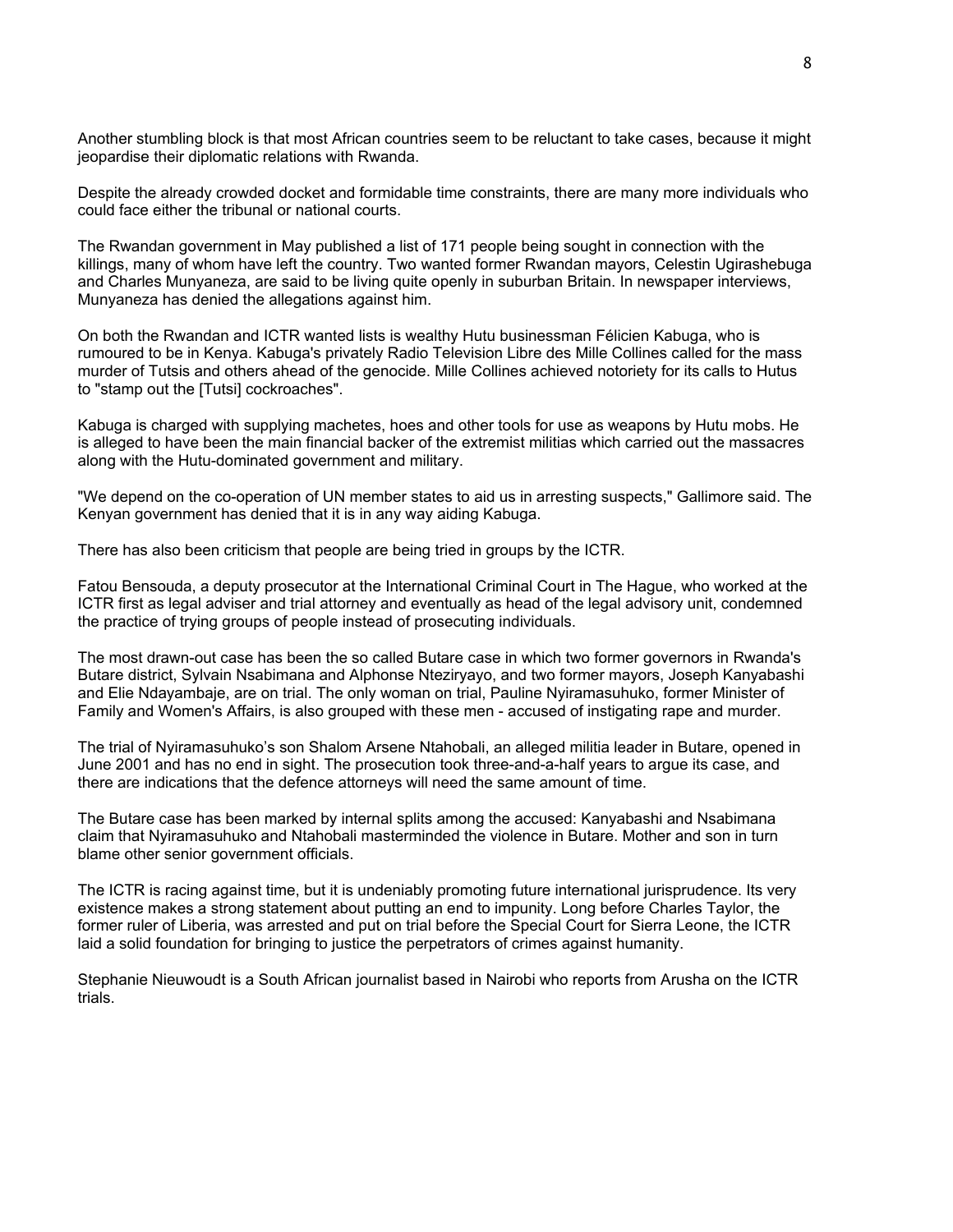BBC Online Thursday, 27 July 2006

## **Saddam to learn fate in October**

#### **The trial of former Iraqi leader Saddam Hussein for crimes against humanity has been adjourned until 16 October when a verdict is expected.**

The ex-president did not appear in court for the final session of his trial on Thursday.

Prosecutors want the death penalty for Saddam Hussein and two of the seven other defendants. All deny the charges.

On Wednesday, the former leader told the trial he wanted to be shot, not hanged, if he was condemned to die.



Saddam Hussein did not appear in court for the final day

Shooting was the appropriate means of execution for a military man like himself, he said.

He also protested that he had been taken to court against his will.

Saddam Hussein is due to stand trial on 21 August to judge his part in the mass killings of Iraqi Kurds in the 1980s during the notorious Anfal campaign.

#### **Criticisms**

Two defendants appeared in court on Thursday.

Former Vice-President Taha Yassin Ramadan refused to allow the court-appointed lawyer to represent him.

"I do not know who this lawyer is or his name," he said.

The other is Awad Hamad al-Bandar, the former chief judge of the court.

Chief Judge Raouf Abdel Rahman once again criticised the defence lawyers for staying away from court.

Saddam Hussein's defence team has been boycotting the trial to demand tighter security, after the deaths of their three colleagues, and replacement lawyers have been named.

"They're sitting abroad now generating fame by issuing political statements on television stations as if this case is a political one. This behaviour will harm you, the defendants. This is a criminal case, not a political one," Mr Rahman said.

Most of Saddam Hussein's legal team is based in the Jordanian capital, Amman.

His trial began in Baghdad last October.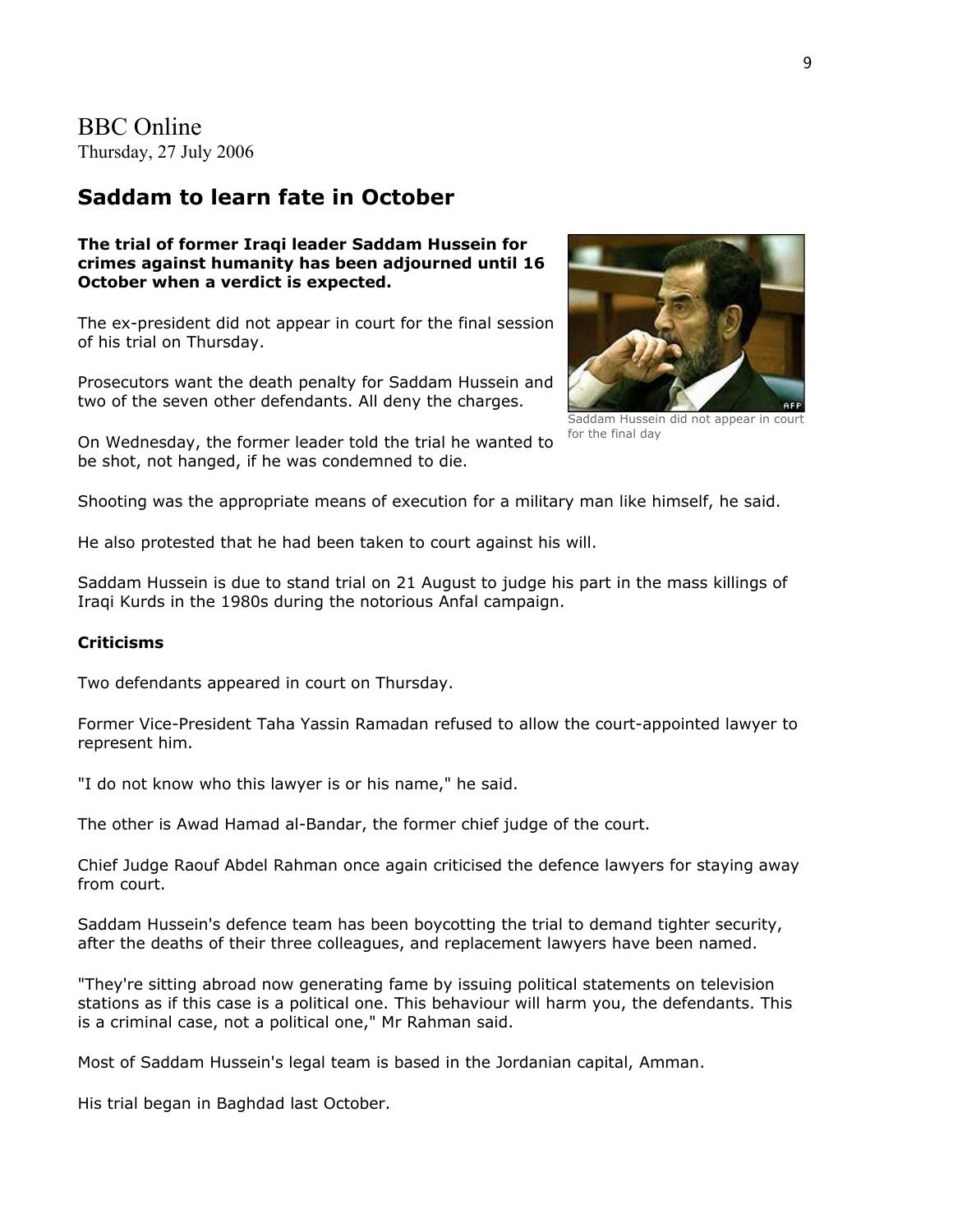UN News Thursday, 27 July 2006

## **Mongolian sumo star becomes UNESCO Artist for Peace**

The professional sumo wrestler known as Hakuho has become the first Mongolian to be designated an Artist for Peace by the United Nations Educational, Scientific and Cultural Organization (UNESCO), in recognition of his work helping young people in East Asia.

UNESCO Director-General Koïchiro Matsuura awarded the title to Hakuho, otherwise known as Davaajurgal Munkhbat, at a ceremony today in the Mongolian capital, Ulaanbaatar, as part of the UNESCO Children's Performing Arts Festival of East Asia.

In a statement to mark the occasion, UNESCO said it awards the title Artist for Peace to "personalities who – thanks to their influence, charisma and fame – help to promote UNESCO's message."

Other Artists for Peace include the Brazilian musician Gilberto Gil, Canadian singer Celine Dion, Russian conductor Valery Gergiev and the Japanese ballerina Miyako Yoshida.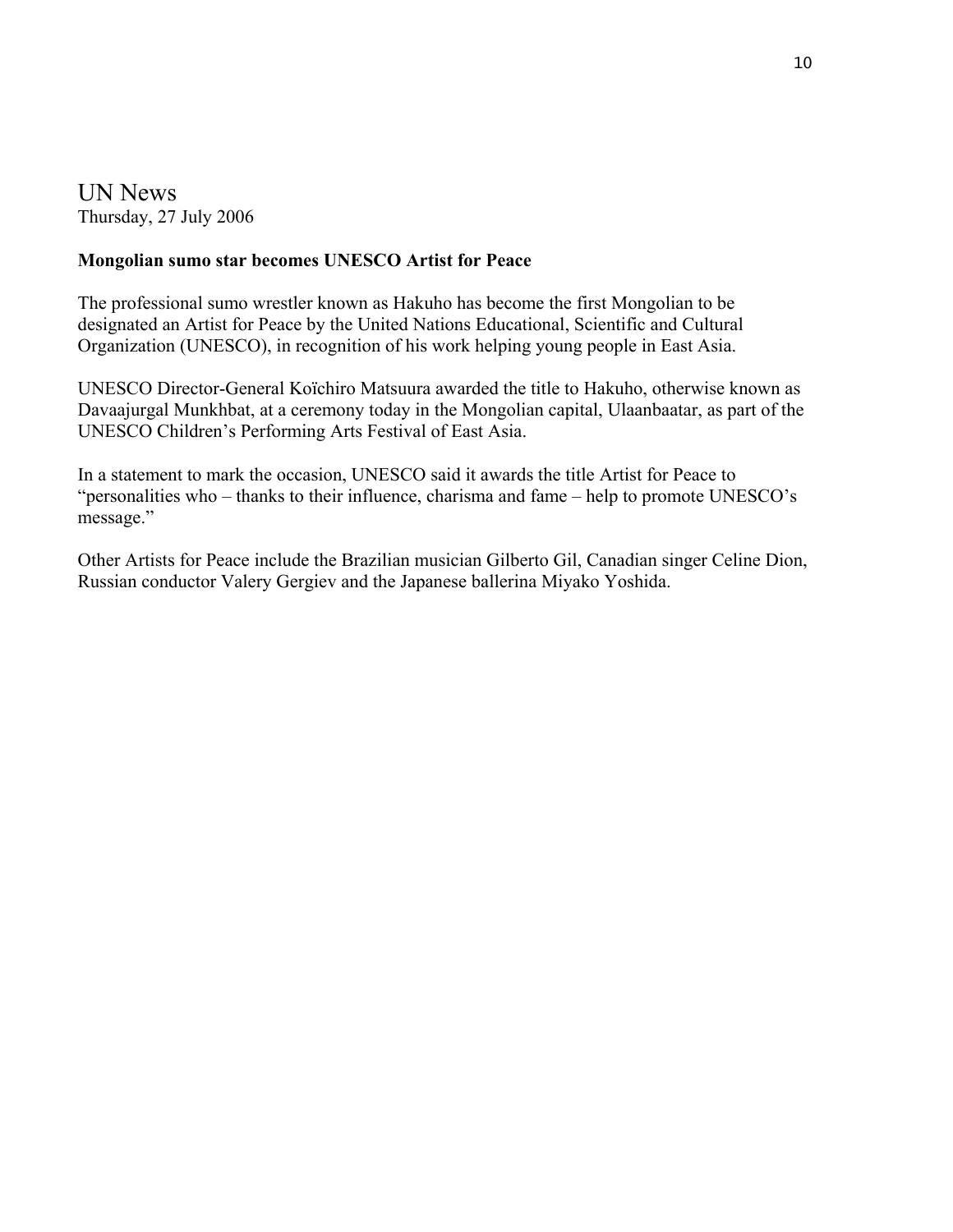

United Nations Mission in Liberia (UNMIL)

## **UNMIL Public Information Office Media Summary 27 July 2006**

*[The media summaries and press clips do not necessarily represent the views of UNMIL.]*

## **International Clips on Liberia**

## **VOA** 26 July 2006 **Liberian President Unharmed After Presidential Mansion Catches Fire**

Liberian President Ellen Johnson Sirleaf has escaped unhurt from a fire at the presidential mansion in the capital, Monrovia. A VOA reporter on the scene, Frank Sainworla, says Mrs. Sirleaf had just entered the building with the presidents of Ghana, Ivory Coast and Sierra Leone when the fire was detected Wednesday. He says the presidents were quickly escorted outside and that none of them was harmed. The three leaders were visiting Liberia for the country's Independence Day celebration. The blaze sent up plumes of black smoke but appeared to subside by late afternoon. Firefighters say the fire burned the mansion's fourth floor, where Mrs. Sirleaf's office is located.

**BBC** Last Updated: Thursday, 27 July 2006, 09:00 GMT 10:00 UK

## **Liberia probes presidency blaze**

Liberia is investigating the causes of the fire that engulfed the presidential building on Wednesday, as a meeting of regional leaders was about to begin. President Ellen Johnson-Sirleaf was hosting the leaders of Ghana, Ivory Coast and Sierra Leone when the fire broke out, but all escaped unharmed. Fire-fighters had managed to put out the blaze by late Wednesday afternoon. The fire marred Independence Day celebrations, which had included the restoration of electric street lights. "The situation is now under control and investigations are underway to determine the cause of the incident," presidential spokesman Cyrus Badio told AFP news agency. "

## **International Clips on West Africa**

**BBC** Last Updated: Thursday, 27 July 2006, 09:05 GMT 10:05 UK

## **Ivorian militias begin to disband**

By James Copnall, Abidjan

Militias who support Ivorian President Laurent Gbagbo have begun to lay down their arms, a key part of a peace deal. More than 100 fighters turned up with a pick-up truck full of weapons to disarm in the western town of Guiglo. Tuesday's handover marks a rare advance for the faltering peace process in Ivory Coast, where several disarmament deadlines have been missed in the past. Ivory Coast has been split in two since rebels seized control of the north of the country in September 2002.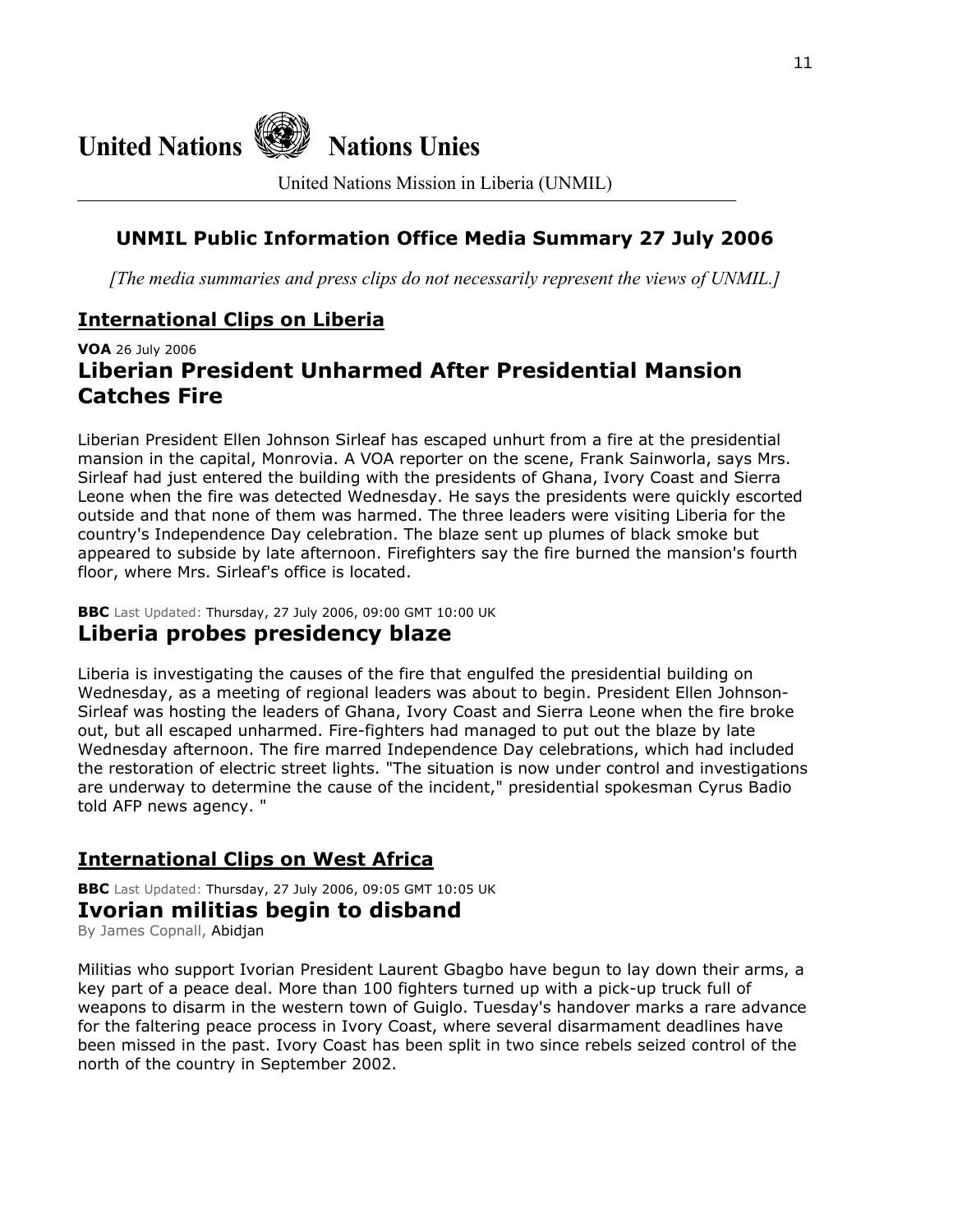## **UN Security Council condemns Ivory Coast violence**

UNITED NATIONS, July 26, 2006 (AFP) - The UN Security Council condemned recent violence in Ivory Coast Wednesday and may impose sanctions on Ivorians threatening the divided country's upcoming elections, France's UN ambassador said. French Ambassador Jean-Marc de La Sabliere said the council had asked the sanctions committee to look into the violence between supporters of President Laurent Gbagbo and opposition militants that left at least three people dead and more than 40 injured over the past week. On Tuesday in Abidjan, stones were thrown at the car of Gerard Stoudmann, the UN's special representative for the October elections.

## **Local Media – Newspapers**

#### **Fire Disrupts State Reception at Executive Mansion**

 *(The News, The Inquirer, The Analyst, Heritage, The Informer and New Vision)*

- A State reception intended to climax Liberia's 159<sup>th</sup> Independence Day celebration was disrupted on Wednesday when fire gutted the Executive Mansion, the seat of the Liberian Presidency.
- The fire incident forced President Ellen Johnson-Sirleaf and three visiting West African Presidents, John Kufuor of Ghana, Laurent Gbagbo of Ivory Coast and Ahmed Tejan Kabba of Sierra Leone, as well as other dignitaries to be evacuated from the grounds of the Executive Mansion.
- The cause of the fire which destroyed the 2nd,  $3^{rd}$  and  $4^{th}$  floors of the Mansion is yet unknown.

#### **Independence Day Orator Challenges Liberia's Legislature**

 *(The News and Heritage)*

- The orator of Liberia's 159<sup>th</sup> Independence Day celebration on Wednesday challenged members of the 52<sup>nd</sup> Legislature to first learn their functions and listen to the needs and aspirations of the people of Liberia.
- Counselor Emma Shannon Walser, a former Circuit Court Judge, pointed to the need for lawmakers to decentralize their power and take responsibility for the development of the country.

#### **Human Rights Group Opposes UN Sanction on Diamond and Travel Ban**

*(The News, The Inquirer and Heritage)*

- A local human rights group, Liberia Watch for Human Rights, on Sunday called for the lifting of sanction on diamond and the travel ban imposed on relatives and former officials of ex-Liberian President Charles Taylor.
- The group said since the imposition of sanction and the travel restriction, there has been no concrete proof about violation of travel ban by former officials of Mr. Taylor or the clandestine sales of diamonds from Liberia.

#### **Americans Donates US\$6.5 Million to WFP**

*(The Inquirer and The Informer)* 

• The United Nations World Food Program on 19 July this year, welcomed the donation of nearly 10,000 metric tons of food aid valued at US\$6.5 million from Food For Peace, the humanitarian arm of the United States government, to feed the most needy and vulnerable people in Liberia.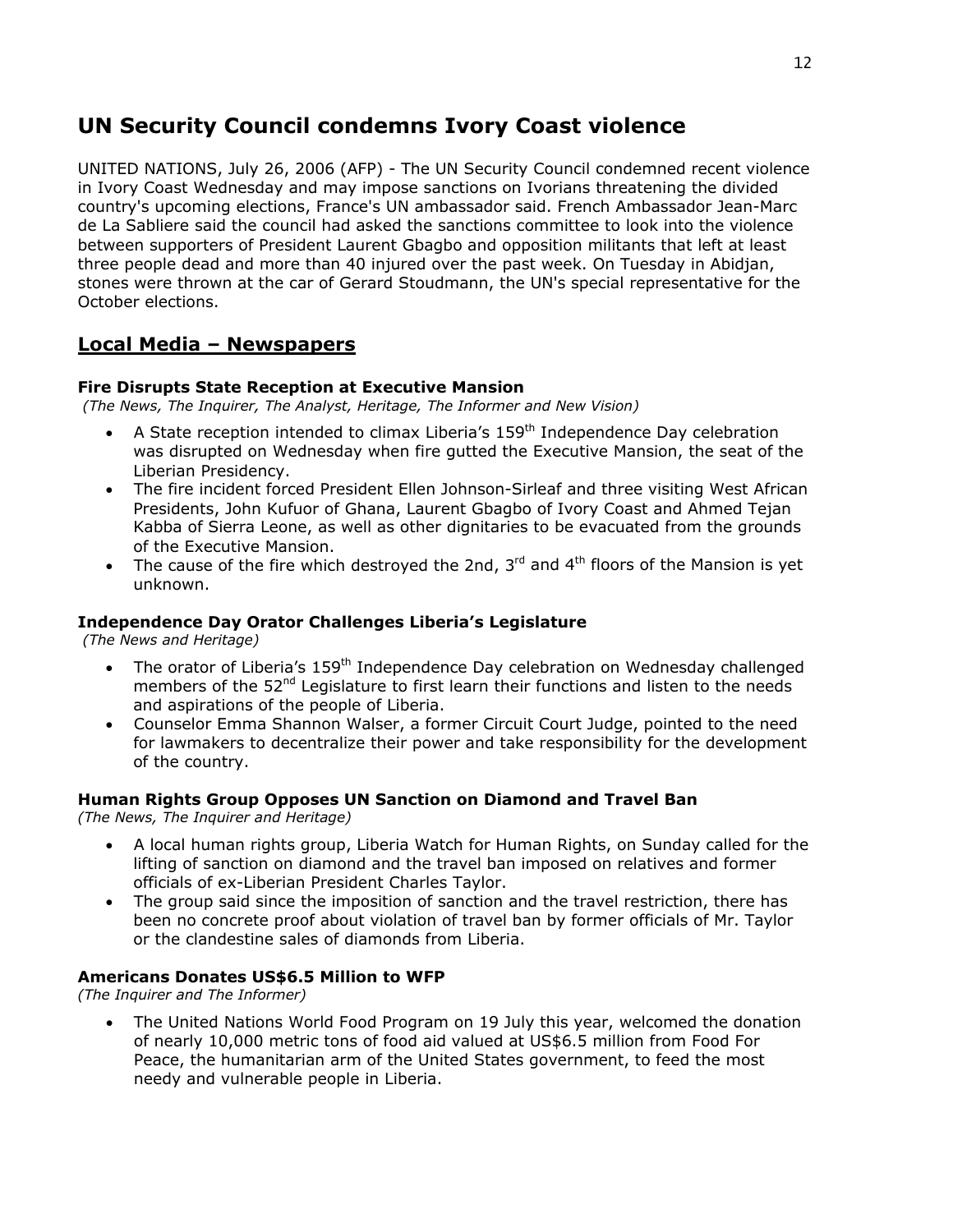## **Local Media – Radio Veritas** *(News monitored yesterday at 6:45 pm)*

## **Independence Day Orator Urges Lawmakers to Learn their Function**

 *(Also reported on ELBS and Star Radio)* 

#### **Government Poised to Probe Fire Incidence at President's Office**

- President Ellen Johnson-Sirleaf yesterday announced that the government would investigate the fire that gutted the Executive Mansion where visiting Heads of State from Ghana, Sierra Leone and Côte d'Ivoire were attending a dinner held in their honour.
- Addressing the nation following the incident, President Johnson-Sirleaf said that the government would hire the services of foreign experts to thoroughly investigate the incident. She said that the fire incident should not defeat the resilience of Liberians to move ahead.

*(Also reported on ELBS and Star Radio)* 

#### **West African Leaders Commit to Sub-Regional Peace**

• Visiting Presidents John Kufuor of Ghana, Laurent Gbagbo of Côte d'Ivoire and Ahmed Tejan Kaba of Sierra Leone yesterday pledged their support for peace and security in West Africa and challenged Liberians to overcome the years of destruction and strive for economic development.

 *(Also reported on ELBS and Star Radio)* 

#### **Presidential Spokesman Says Fire Incidence Will Not Deter President**

- Mr. Amara Conneh, Deputy Chief of Office Staff at the Executive Mansion, yesterday said that President Ellen Johnson-Sirleaf would continue her resilience to rehabilitate Liberia regardless of the fire that gutted the Executive Mansion yesterday.
- Briefing journalists following the incident, Mr. Conneh said that all staff members of the Executive Mansion that should have been at work had been accounted for.  *(Also reported on ELBS and Star Radio)*

#### **Government Launches Re-Electrification Program for Liberia**

• The Government of Liberia yesterday launched the re-electrification of Liberia at an elaborate ceremony which was held at the John F. Kennedy Medical Center in Monrovia. The program was graced by the presence of Presidents John Kufuor of Ghana and Laurent Gbagbo of Côte d'Ivoire. President Kufuor switched on the lights in fulfillment of government's Emergency Power Program for Liberia which was launched in collaboration with Ghana, European Union and United States. *(Also reported on ELBS and Star Radio)* 

#### **Government Receives Congratulatory Messages on Liberia's Independence Day**

• A Presidential spokesman yesterday said that the Government of Liberia had received from other leaders of the world, congratulatory messages as Liberia celebrated its 159<sup>th</sup> Independence Anniversary. Those who sent congratulatory messages included United States President George Bush, Chinese President Hu Jintao, Egyptian President Hussein Mubarak, Libyan President Muammar Al-Qaddafi, Queen Elizabeth II of England and Her Majesty Queen Beatrix of The Netherlands.

 *(Also reported on ELBS and Star Radio)*